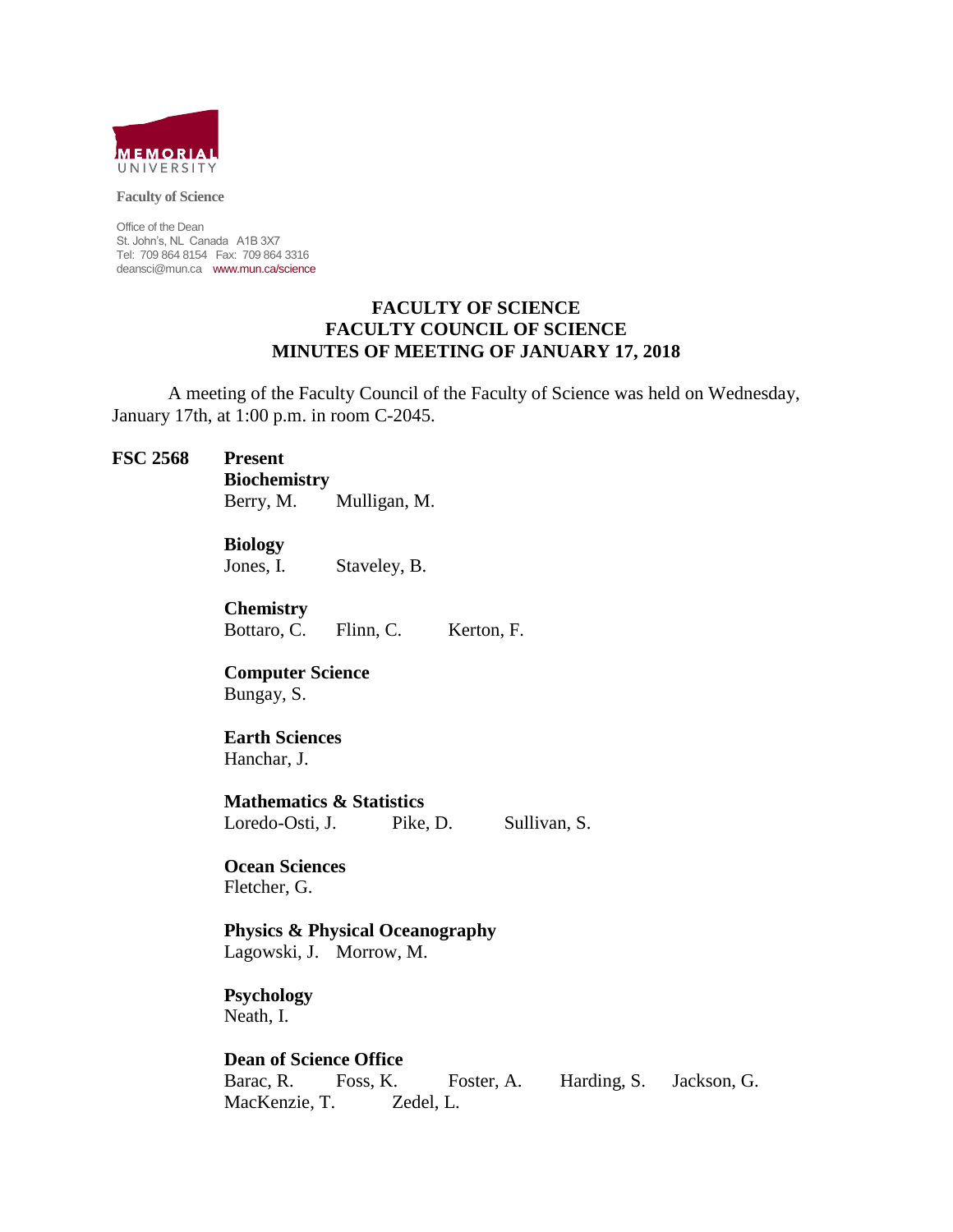**CITL** Todd, A.

**Marine Institute** Caines, S.

# **Graduate Students**

Adekinle, A.

#### **Faculty of Medicine** Kendall, E.

**FSC 2569 Regrets** Fang, C. Mantyka, S.

# **FSC 2570 Adoption of Minutes**

The minutes of December 6, 2017 were not attached to the Faculty Council Agenda, so the adoption of the minutes will occur at the next faculty council meeting.

- **FSC 2571 Business Arising:** None
- **FSC 2572 Correspondence:** None
- **FSC 2573 Reports of Standing Committees:**
	- **A. Undergraduate Studies Committee:** None

# **B. Graduate Studies Committee:**

Report presented by J.C. Loredo-Osti, Chair, Graduate Studies Committee:

- **a) Moved:** Department of Biochemistry, course proposal and calendar entry, BIOC 7000, Graduate Skills Course (Loredo-Osti/Berry). **Carried.**
- **b)** J.C. Loredo-Osti, Chair, Graduate Studies Committee, presented the special topics course for Ocean Science, OCSC 7500, Immunology and Diseases of Aquatic Organisms, for information purposes only.
- **c)** J.C. Loredo-Osti, Chair, Graduate Studies Committee, presented the special topics course for Physics and Physical Oceanography, PHYS 6366, Analysis of Data from Autonomous Underwater Vehicles, for information purposes only.
- **d)** J.C. Loredo-Osti, Chair, Graduate Studies Committee, presented the special topics course for Physics and Physical Oceanography, PHYS 6014, Understanding Nuclear Magnetic Resource, for information purposes only.
- **C. Nominating Committee:** None
- **D. Library Committee:** None